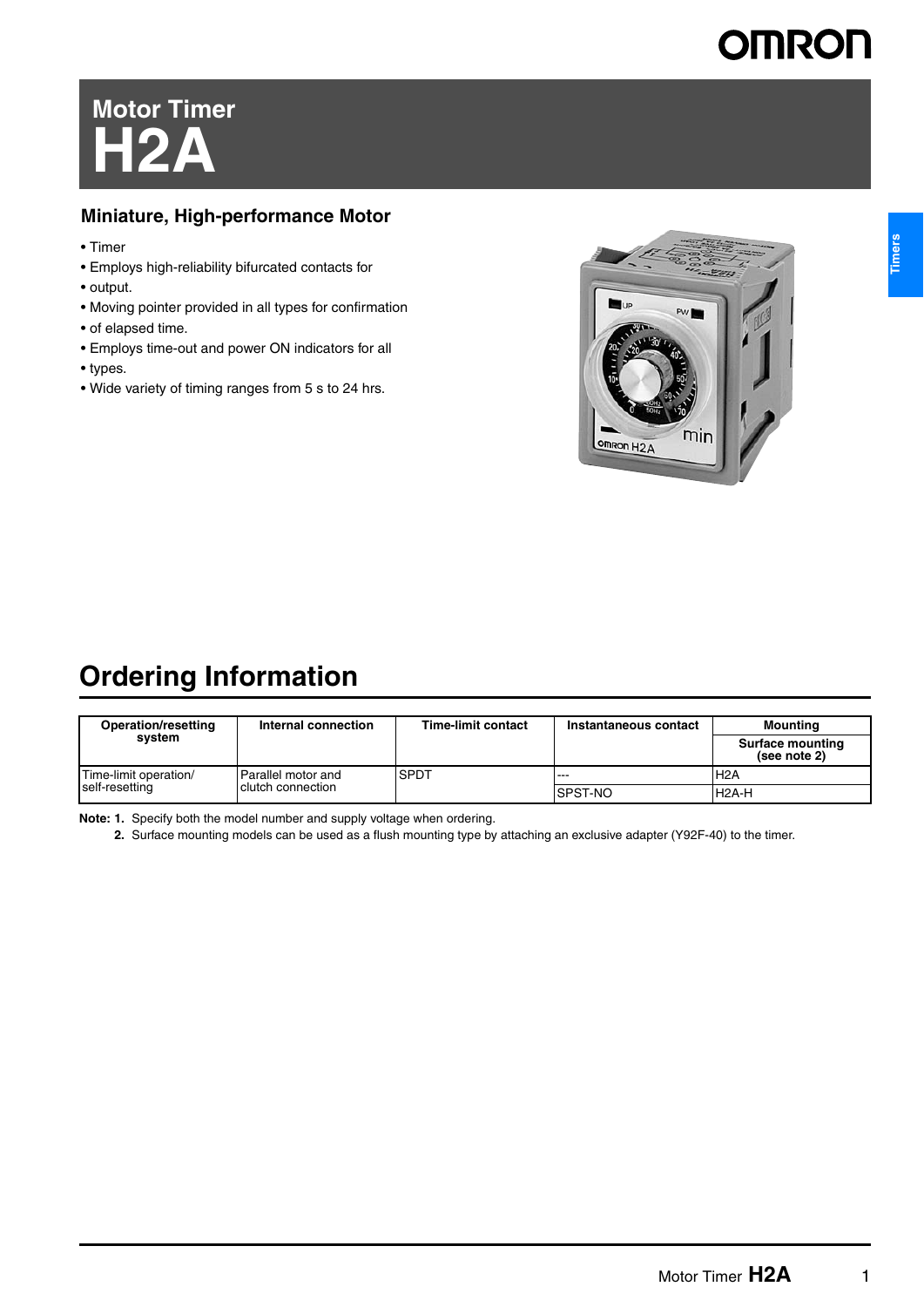## **Specifications**

## ■ **Time Ranges**

| <b>Rated time</b> | Time setting range    | <b>Time defvision</b> |            |
|-------------------|-----------------------|-----------------------|------------|
|                   | 50 Hz                 | 60 Hz                 |            |
| 5 <sub>s</sub>    | $0.2$ to $6s$         | $0.2$ to $5s$         | 0.2s       |
| 10 <sub>s</sub>   | 0.5 to 12 s           | 0.5 to 10 s           | 0.5s       |
| 30 <sub>s</sub>   | 1 to 36 s             | 1 to 30 s             | 1.0 s      |
| 60 s              | 2 to 72 s             | 2 to 60 s             | 2.0 s      |
| 3 min             | 1/6 to 3 1/2 min      | $1/6$ to 3 min        | 10.0 s     |
| 6 min             | 1/4 to 7 1/6 min      | $1/4$ to 6 min        | 15.0 s     |
| 12 min            | $1/2$ to 14 min       | $1/2$ to 12 min       | 30.0 s     |
| 30 min            | 1 to $36 \text{ min}$ | 1 to $30 \text{ min}$ | $1.0$ min  |
| 60 min            | 2 to 72 min           | $2$ to 60 min         | $2.0$ min  |
| 3 hrs             | 1/6 to 3 1/2 hrs      | $1/6$ to 3 hrs        | $10.0$ min |
| 6 hrs             | $1/4$ to $7$ hrs      | $1/4$ to 6 hrs        | 15.0 min   |
| 12 hrs            | $1/2$ to 14 hrs       | 1/2 to 12 hrs         | 30.0 min   |
| 24 hrs            | 1 to 28 hrs           | 1 to 24 hrs           | $1.0$ hrs  |

## ■ **Ratings**

| Rated supply voltage           | 100, 110, 200, or 220 VAC (50 Hz), 100/110, 200/220 VAC (60 Hz) |  |
|--------------------------------|-----------------------------------------------------------------|--|
| <b>Operating voltage range</b> | 85% to 110% of rated supply voltage                             |  |
| <b>Power consumption</b>       | Approx. 3 VA                                                    |  |
| Control outputs                | Standard type: 2 A at 250 VAC, resistive load ( $cos\phi = 1$ ) |  |

**Note:** The front panel of the timer is color-coded to identify the following supply voltage classifications:

100, 110 V: Blue 200, 220 V: Red

Other classes: Black

## ■ **Characteristics**

|                              | <b>Accuracy of operating time</b> $\pm 2\%$ max. $*!$ 3% max. for the 5-s model)                                                                                                                                                                |
|------------------------------|-------------------------------------------------------------------------------------------------------------------------------------------------------------------------------------------------------------------------------------------------|
| <b>Setting error</b>         | $\pm 5\%$ max.                                                                                                                                                                                                                                  |
| <b>Reset time</b>            | $0.3 s$ max.                                                                                                                                                                                                                                    |
| Influence of voltage         | $±1\%$ max.                                                                                                                                                                                                                                     |
| Influence of temperature     | $±2\%$ max.                                                                                                                                                                                                                                     |
| <b>Insulation resistance</b> | 100 $M\Omega$ min. (at 500 VDC)                                                                                                                                                                                                                 |
| Dielectric strength          | 2,000 VAC, 50/60 Hz for 1 min (between current-carrying and non-current-carrying parts, between contact and<br>control circuit and between) contacts of different polarities)1,000 VAC, 50/60 Hz for 1 min (between non-continuous<br>contacts) |
| <b>Vibration resistance</b>  | Destruction: 16.7 Hz with 4-mm double amplitude<br>Malfunction: 10 to 55 Hz with 0.5-mm double amplitude                                                                                                                                        |
| <b>Shock resistance</b>      | Destruction: $1,000$ m/s <sup>2</sup> (approx. $100G$ )<br>Malfunction: 100 m/s <sup>2</sup> (approx. 10G) (5G for lateral shocks)                                                                                                              |
| <b>Ambient temperature</b>   | Operating: -10 °C to 50 °C                                                                                                                                                                                                                      |
| <b>Ambient humidity</b>      | Operating: 45% to 85%                                                                                                                                                                                                                           |
| Life expectancy              | Mechanical: 1,000,000 operations min. (under no load at operating of 1,800 operations/hr)<br>Electrical: See "Engineering Data"                                                                                                                 |
| Motor life expectancy        | 20,000 hrs                                                                                                                                                                                                                                      |
| <b>Approved standards</b>    | UL (File No. E52800-US), CSA (File No. LR22310-US)                                                                                                                                                                                              |
| Weight                       | Approx. 170 g                                                                                                                                                                                                                                   |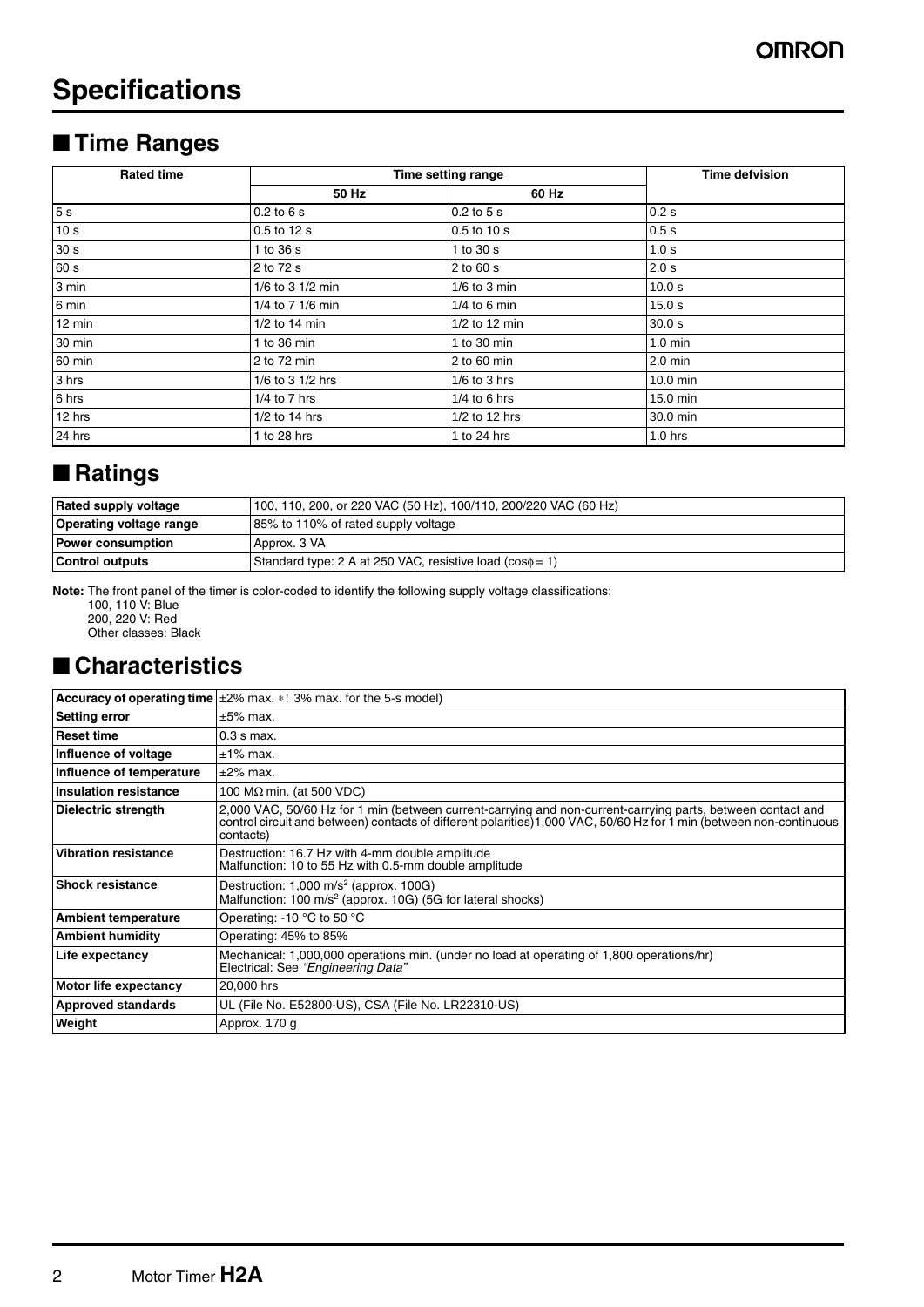## **Engineering Data**



## **Operations**







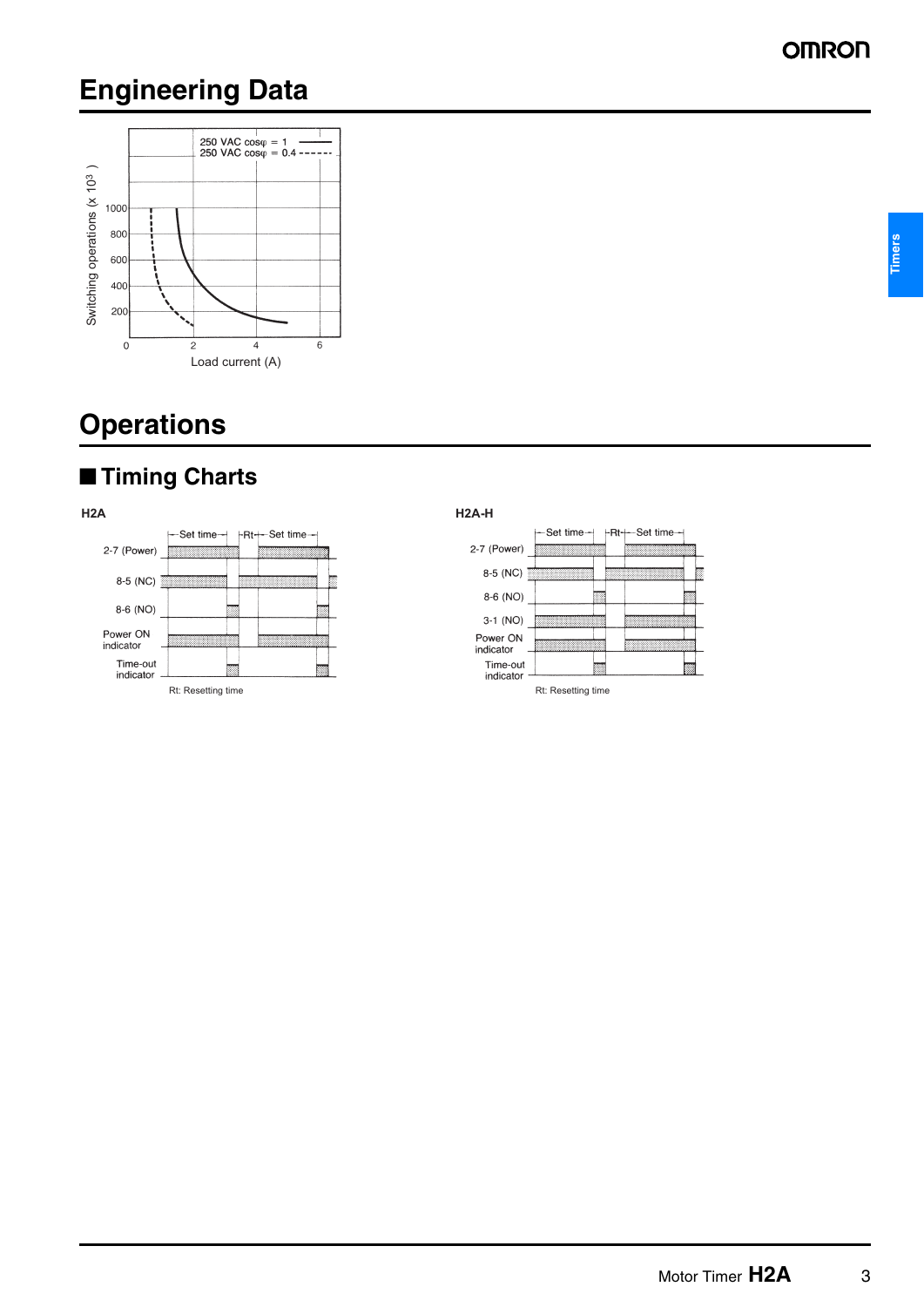## **Dimensions**

**Note:** All units are in millimeters unless otherwise indicated.

#### **H2A/H2A-H**



#### **H2A(-H)** with Adapter **Panel Cutouts Panel Cutouts**









**Note:** Back connecting socket US08 and Y-shaped hook PHC-3 are supplied with the timers.

## ■ **Accessories (Order Separately)**

### **Adapter for Flush Mounting**







### **DIN-rail Mounted/Front Connecting Socket**

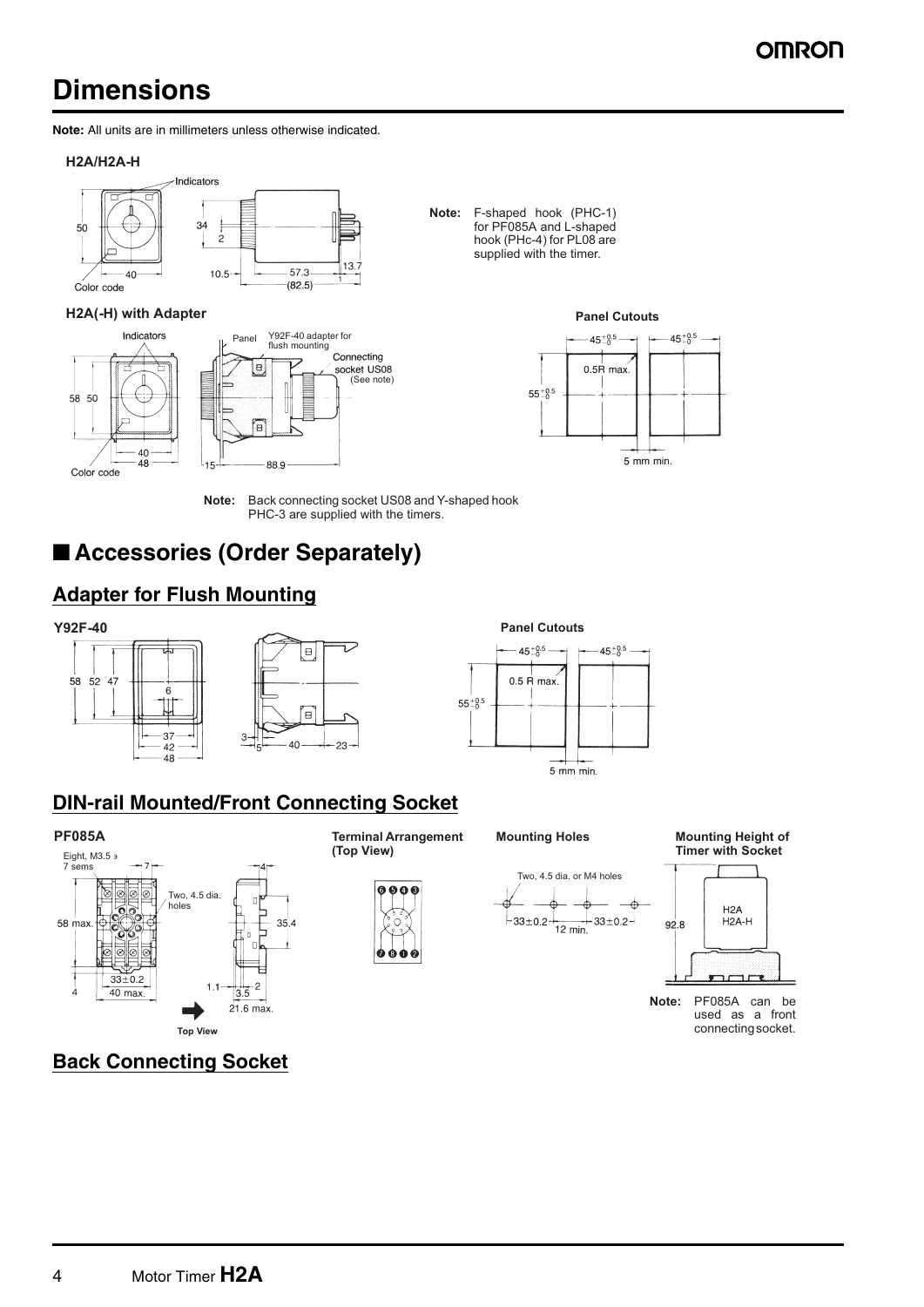## **OMRON**

PL<sub>08</sub>

**Timers**



#### **Mounting DIN-rail (Meets DIN EN50022)**

#### **PFP-100N/PFP-50N**



**Note:** This dimension applied to PFP-50N.

#### **End Plate**



#### **Hold-down Clips (Attached)**

**PHC-1 For PF085A**